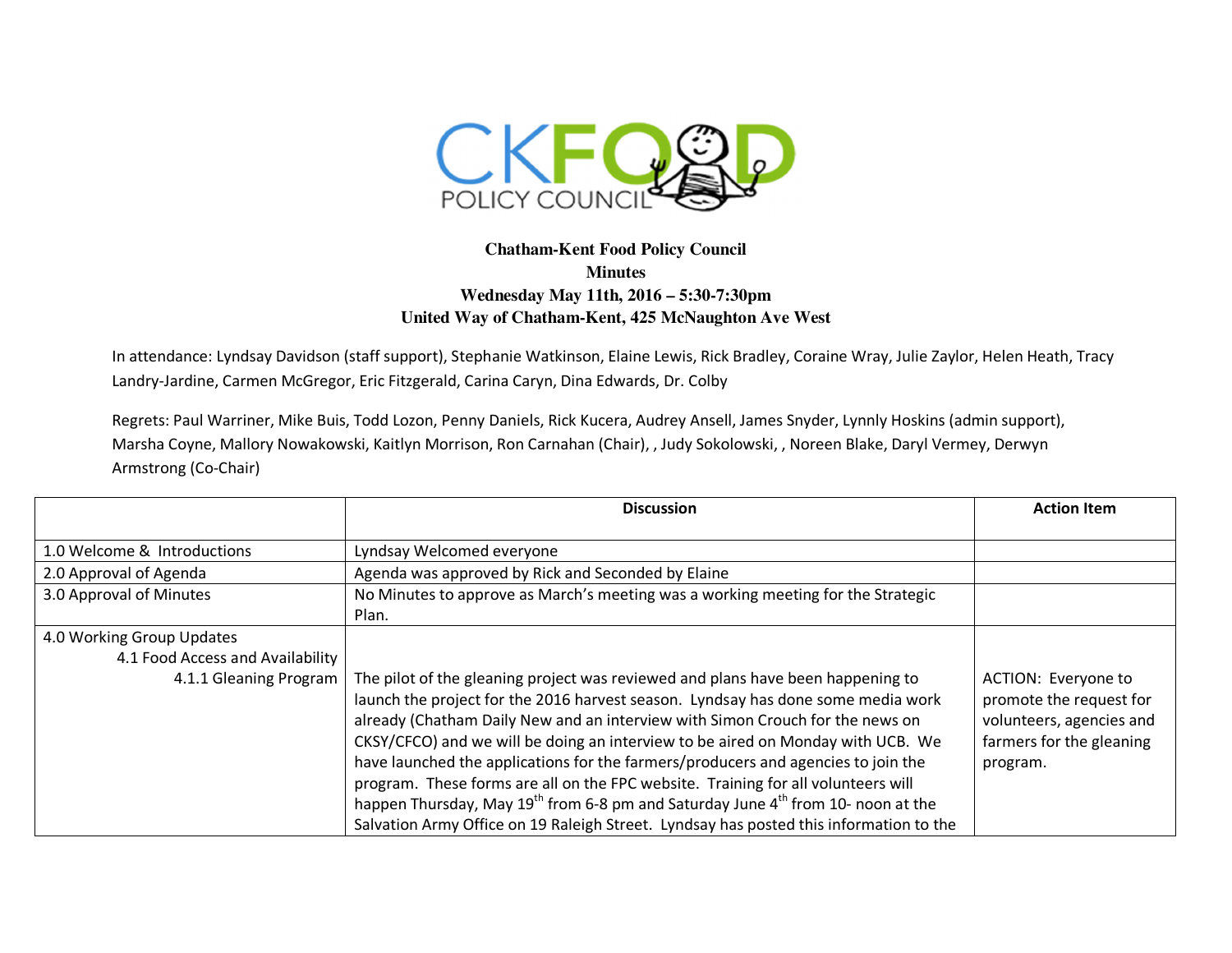|                                   | Health Unit's facebook and twitter pages so please share it as it comes up. We only              |                          |
|-----------------------------------|--------------------------------------------------------------------------------------------------|--------------------------|
|                                   | have one producer so far and a handful of volunteers. We are hoping more people will             |                          |
|                                   | still join in. All volunteers must go through the training workshop to be covered under          |                          |
|                                   | the health unit's volunteer policy.                                                              |                          |
|                                   | There was a question about community members who have extra produce and if we                    |                          |
|                                   | would glean that - at this point we are not promoting it (that is hoped to be something          |                          |
|                                   | we begin to promote for 2017) but we won't turn it down so if there is someone please            |                          |
|                                   | have them contact Lyndsay and she will have the volunteers go out to those locations.            |                          |
| 4.2 Food Skills                   |                                                                                                  |                          |
| 4.2.1 Food Skills Network         | This group has been busy trying to get the Food Skills Network up and going. Plans so            |                          |
|                                   | far include using the FPC website as a hub for all the food skills information - there will      |                          |
|                                   | be two sections - one focusing on community members who want to learn to cook and                |                          |
|                                   | one for community members/organizations who would like to teach food skills. We                  |                          |
|                                   | have been developing or adapting resources, tools, programs, recipes, etc and hope to            |                          |
|                                   | have a lot this information on the site in the next few weeks. Additionally Lyndsay has          |                          |
|                                   | been meeting with our epidemiologist to finalize a needs assessment for the                      |                          |
|                                   | community to determine the types of foods skills programs that are more of interest.             |                          |
|                                   | This should be done in the next week or so and once it has been tested, will be sent out         |                          |
|                                   | to the community.                                                                                |                          |
| 4.3 Community Food Initiative     | This group has been working to develop a Request for Proposal (RFP) to hire a                    |                          |
|                                   | consultant to help solidify a vision for the CFI and most importantly to develop a               | ACTION: Lyndsay to share |
|                                   | Business Plan for the CFI. The RFP went live today (Wednesday May $11th$ ) and will be up        | the blast with everyone  |
|                                   | until Wednesday May 25 <sup>th</sup> . Lyndsay has already shared it on the FPC facebook page so | when complete, everyone  |
|                                   | please help to share with anyone who you think might be interested. Lyndsay will also            | to share posts as able.  |
|                                   | be drafting a brief blub/blast that can be sent out to networks, etc so feel free to share       |                          |
|                                   | that as well.                                                                                    |                          |
| 4.4 Sustainable Seafood           | Nothing new to report. This group will be reconvened to decide next steps as many of             |                          |
|                                   | the grocery stores already are promoting and offering sustainable seafood choices.               |                          |
| 5.0 Strategic Plan - Finalization | The council reviewed the template that Lyndsay and Carina used to put the Strategic              |                          |
|                                   | Plan in (based on what our Tobacco program uses). The group agreed that this was an              |                          |
|                                   | easier way to see how the plan works. The group inputted the timelines into the                  |                          |
|                                   | document. Additional changes/recommendations included:                                           | ACTION: Lyndsay to made  |
|                                   | Remove or change the bullets to reduce space<br>$\bullet$                                        | the final changes and    |
|                                   | Add a column for action (who is going to do it). Everyone please review the<br>$\bullet$         | send out.                |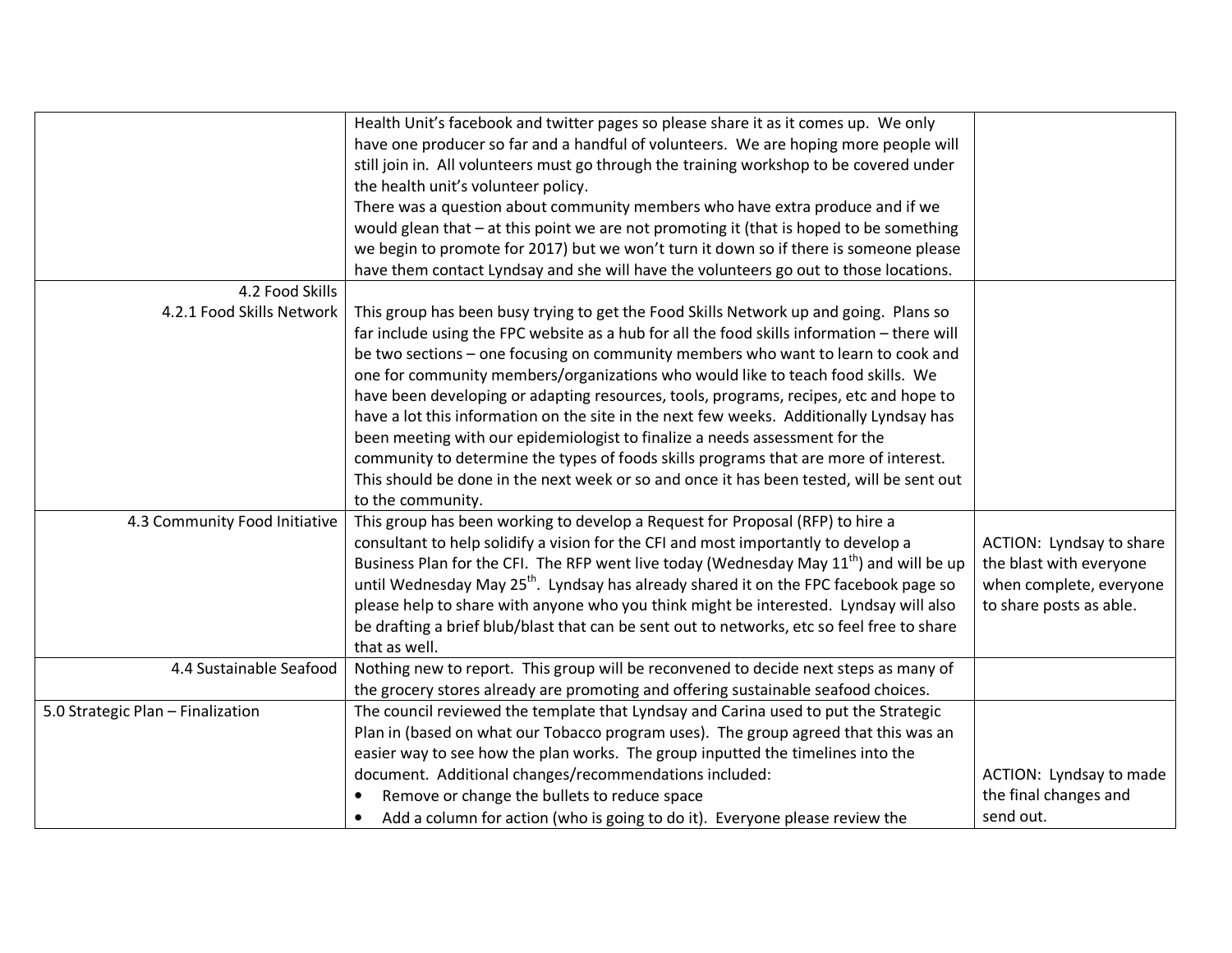|                                      | document and determine if there is a project, action or event that you feel that you<br>can be a part of, work on. Lyndsay will send the updated document out and<br>everyone will have 2-3 weeks to review and determine what project they can work<br>on.<br>Discussion around POP messaging with the grocery stores. It will be difficult to do a<br>large scale campaign as the majority of things allowed will be things approved or<br>directed by head office. It was decided based on the discussion that it would still<br>be worth doing a small scale campaign with smaller items such as stickers,<br>awareness, etc with less focus on big messaging in store.<br>Motion: To accept the CKPFC Strategic Plan with the above changes for 2016-2018 by<br>Stephanie and seconded by Dina. Approved.                                                                                                                                                                                                                                                                                                                                           | Everyone to review the<br>actions, timelines to<br>determine what projects<br>you are interested in<br>being a part of. Lyndsay<br>will let everyone know the<br>date to have this<br>information back by. |
|--------------------------------------|----------------------------------------------------------------------------------------------------------------------------------------------------------------------------------------------------------------------------------------------------------------------------------------------------------------------------------------------------------------------------------------------------------------------------------------------------------------------------------------------------------------------------------------------------------------------------------------------------------------------------------------------------------------------------------------------------------------------------------------------------------------------------------------------------------------------------------------------------------------------------------------------------------------------------------------------------------------------------------------------------------------------------------------------------------------------------------------------------------------------------------------------------------|------------------------------------------------------------------------------------------------------------------------------------------------------------------------------------------------------------|
| 6.0 Old Business                     |                                                                                                                                                                                                                                                                                                                                                                                                                                                                                                                                                                                                                                                                                                                                                                                                                                                                                                                                                                                                                                                                                                                                                          |                                                                                                                                                                                                            |
| 6.1 Healthy Kids Community Challenge | Carina provided an update on the Super Kids CK project. The first theme "Run, Jump,<br>Play Every Day" is just wrapping up and went well with the short timeline we had to<br>work with. We know that the next theme is going to be nutrition related and is focused<br>on water consumption and may be "Water does Wonders" (themes are directed by the<br>Ministry). We will be able to build on this and are looking to include some Sugar<br>Sweetened Beverage (SSB) messaging. There will be a Think Tank meeting on May 26 <sup>th</sup><br>to begin brainstorming. If you are interested in being part of brainstorming, planning<br>and programming, please contact either Lyndsay or Carina and we will connect you<br>with Brennen.<br>As part of the last theme, Super Kids partneredf with the library to create "Play Packs"<br>that can be taken out like a book. These have all kinds of different physical activity<br>games, tools, etc. An example is the Sun and Snow pack that has toys that can be used<br>to play in sand and snow. There are also books and other reading material to promote<br>literacy and physical literacy. | ACTION: if you are<br>interested in being<br>involved in the Think Tank<br>please contact either<br>Lyndsay or Carina.                                                                                     |
| 6.2 Update on Membership Vacancies   | A discussion was had on the current list of vacancies. We have had a change to our<br>member from ESS - Hayley Smith will no longer be with us and is being replaced by<br>Melaney Austin. We currently have vacancies in the following areas: Economic<br>Development, Restaurant, Food Distribution, Youth and Immigration (Audrey is<br>currently covering as a consulting member), Institutional purchasing and Agriculture. It<br>was noted that we need to distinguish between our consulting members and active<br>membership which will be do when we review the Terms of Reference.                                                                                                                                                                                                                                                                                                                                                                                                                                                                                                                                                             |                                                                                                                                                                                                            |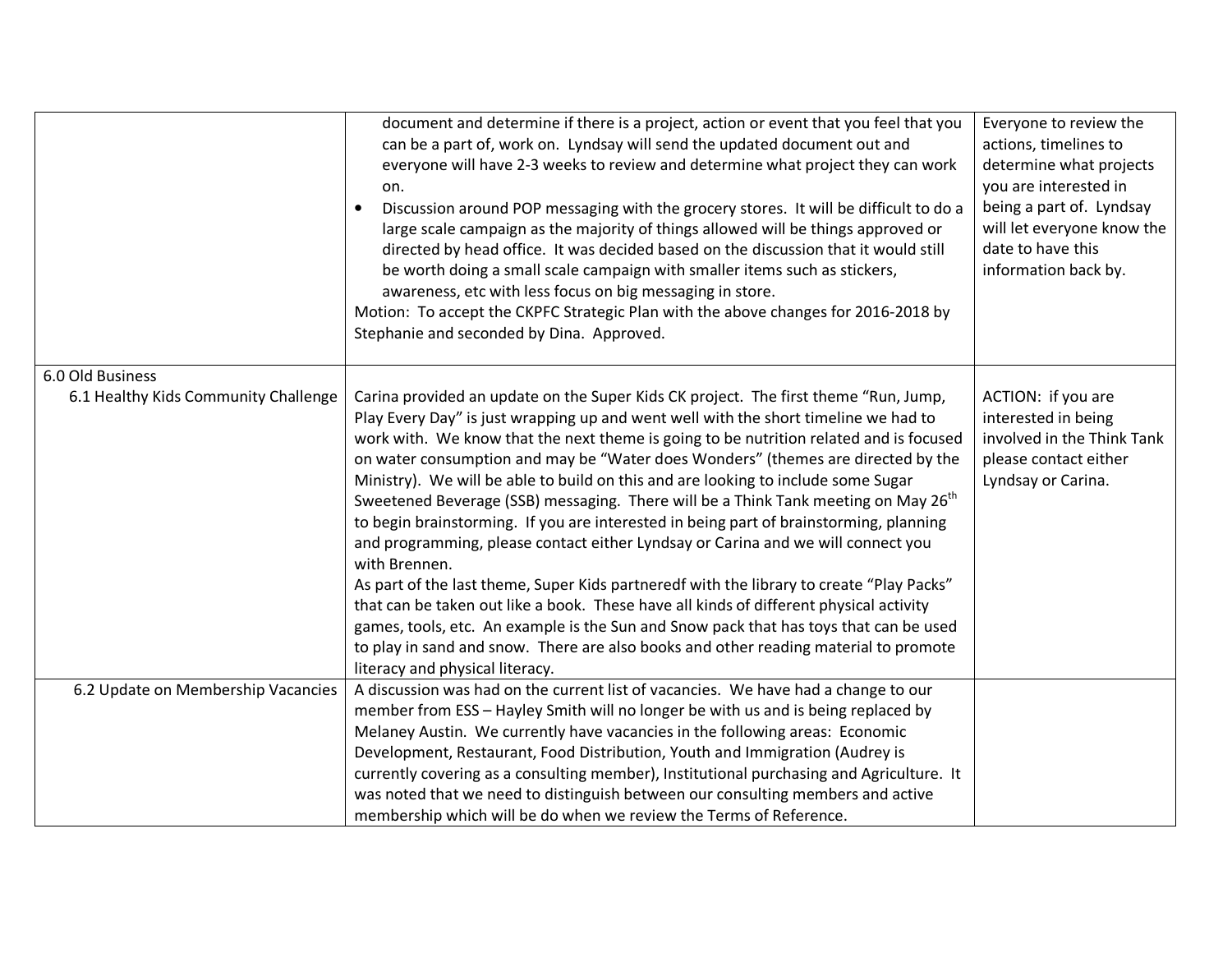|                           | Discussion was made about adding in a position for the Horticultural Societies - a        |  |
|---------------------------|-------------------------------------------------------------------------------------------|--|
|                           | motion was made to add this position by Tracey and seconded by Helen. Motion              |  |
|                           | Passed.                                                                                   |  |
|                           | Suggestions for some of the vacant positions:                                             |  |
|                           | Restaurant - we know that is difficult to get someone to come to these meetings as        |  |
|                           | many restaurants will be operating during this meeting time. It was decided that          |  |
|                           | we will continue to recruit for this position and we will try to connect with the         |  |
|                           | owner of James Street Eatery in Wallaceburg (Carmen to connect) and Eat What's            |  |
|                           | Good.                                                                                     |  |
|                           | Food Distribution - Dina has made contact with Andrew Evans from Evans                    |  |
|                           | Wholesale. Lyndsay to follow-up.                                                          |  |
|                           | Youth and Immigration - two suggestions were made - Victoria Bodnor with the<br>$\bullet$ |  |
|                           | Local Immigration Partnership and also the Adult Language and Learning. Lyndsay           |  |
|                           | will connect with both to see if there is interest.                                       |  |
|                           | Tourism/Economic Development - there was a posting for the position in tourism            |  |
|                           | with the municipality. Lyndsay and Carina to follow-up once the position is hired to      |  |
|                           | see if this is someone who could be interested or willing to sit on the council.          |  |
| 6.3 Food Strategy         | Lyndsay presented to council in April about the next steps to the creation of the Food    |  |
|                           | Strategy. We also hosted a workshop to begin the discussion about creating a common       |  |
|                           | agenda. Lyndsay will be sending out some updated information on the day as well as        |  |
|                           | next steps to move this forward.                                                          |  |
| 6.4 Human Library Project | We are going to be a part of this project again for 2016 with planning starting next      |  |
|                           | week. The event will go again in October and if you have any suggestions for              |  |
|                           | interesting "human books" please let Lyndsay know!                                        |  |
| 6.5 CKPL Seed Library     | The Chatham-Kent Public Library launched their seed library a couple of weeks ago.        |  |
|                           | Seeds are available to take from the library to grow in your own garden. Check them       |  |
|                           | out when you have a chance.                                                               |  |
| 7.0 New Business          |                                                                                           |  |
| 7.1 Terms of Reference    | A review of the Terms of Reference was conducted. While the TOR was reviewed in its       |  |
|                           | entirety due to time constraints, it was determined to approve the following changes      |  |
|                           | with the rest of the TOR to be reviewed at the meeting in September. The following        |  |
|                           | changes were motioned for approval by Helen and seconded by Stephanie.                    |  |
|                           | Page 1 - update to Vision, Mission, Goals, Values. Activities will be moved to a new      |  |
|                           | section under Duties/Responsibilities of the Chatham-Kent Food Policy Council             |  |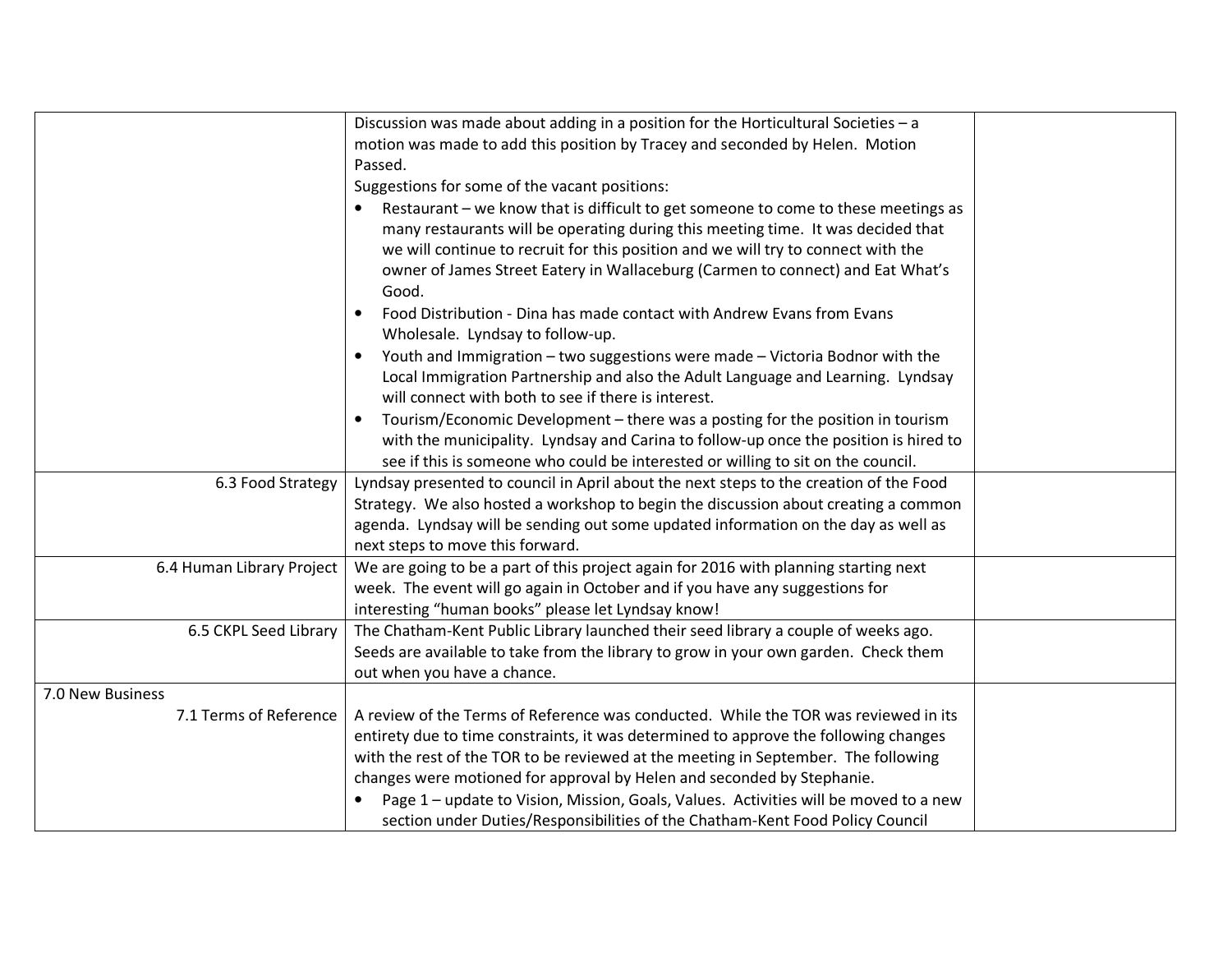|                                     | Page 2 - separation of active membership vs consulting members and a decrease in<br>$\bullet$<br>the number of official members |
|-------------------------------------|---------------------------------------------------------------------------------------------------------------------------------|
|                                     |                                                                                                                                 |
|                                     | Page 3 - under Term - add "(Max 6 years)" after "possibility of one term of                                                     |
|                                     | renewal" to clarify the length of time members are on the council. Also completely                                              |
|                                     | remove the line "Terms will be revisited after the first two years since the creation                                           |
|                                     | of the CKFPC" as this is no longer necessary.                                                                                   |
|                                     | Page 3 - Chair - as the chair is appointed by the Board of Health the following                                                 |
|                                     | clarification was made. It will now read "The Chair of the CKFPC will be appointed                                              |
|                                     | by the Board of Health for Chatham-Kent" and the term will be at their discretion                                               |
|                                     | so length of term will be removed.                                                                                              |
|                                     | Page 4 - under Co-Chair - remove agrees to move into position of Past Chair<br>$\bullet$                                        |
|                                     | Page 4 – remove position of Past Chair – as it was felt that this was not necessary                                             |
|                                     | Page 4 - Meetings - Quorum paragraph will now read "Quorum (by mail, email or                                                   |
|                                     | fax) for conducting business at meetings will be fifty (50) plus one (1) members. It                                            |
|                                     | was decided that since all CKFPC meetings are open to the public to attend, that the                                            |
|                                     | line "at least one meeting per year shall be open to the public" will be removed.                                               |
|                                     | Information regarding members ceasing to be a member will be moved to                                                           |
|                                     | expectations of council members (new area) and since we do not have anything                                                    |
|                                     | that is discussed confidentially, that this line will be removed.                                                               |
|                                     | Page 4 - add in two new sections 1. Duties/Responsibilities of the CKFPC which will                                             |
|                                     | include the activities from page 1 and the item from our strategic plan discussion                                              |
|                                     | "To make policy recommendations for the local food system to the Chatham-Kent                                                   |
|                                     | Board of Health". The second new section will be Expectations for Members -                                                     |
|                                     | separating out active member and consulting members - Lyndsay will draft this                                                   |
|                                     |                                                                                                                                 |
|                                     | section for discussion and approval in September.                                                                               |
|                                     | Page 4 - removal of Dissolution of the Chatham-Kent Food Policy Council. As we                                                  |
|                                     | are a committee of the board of health, they are the only ones that have the power                                              |
|                                     | to do this so it is not needed to be in our TOR.                                                                                |
| 5.0 Update/sharing on happenings in | Elaine is retiring in June – her retirement party is Thursday June $16^{th}$ – all are welcome                                  |
| Chatham-Kent                        | to attend to wish her well. Lyndsay will resend the invitation with the minutes.                                                |
|                                     |                                                                                                                                 |
|                                     | Local Food Week is the first week of June - in partnership with the KFA and Economic                                            |
|                                     | Development we are hosting a flag raising at the Civic Centre and pop-up farmers                                                |
|                                     | market from 11-1 on Monday June 6 <sup>th</sup> . Everyone is welcome to attend. Lyndsay to                                     |